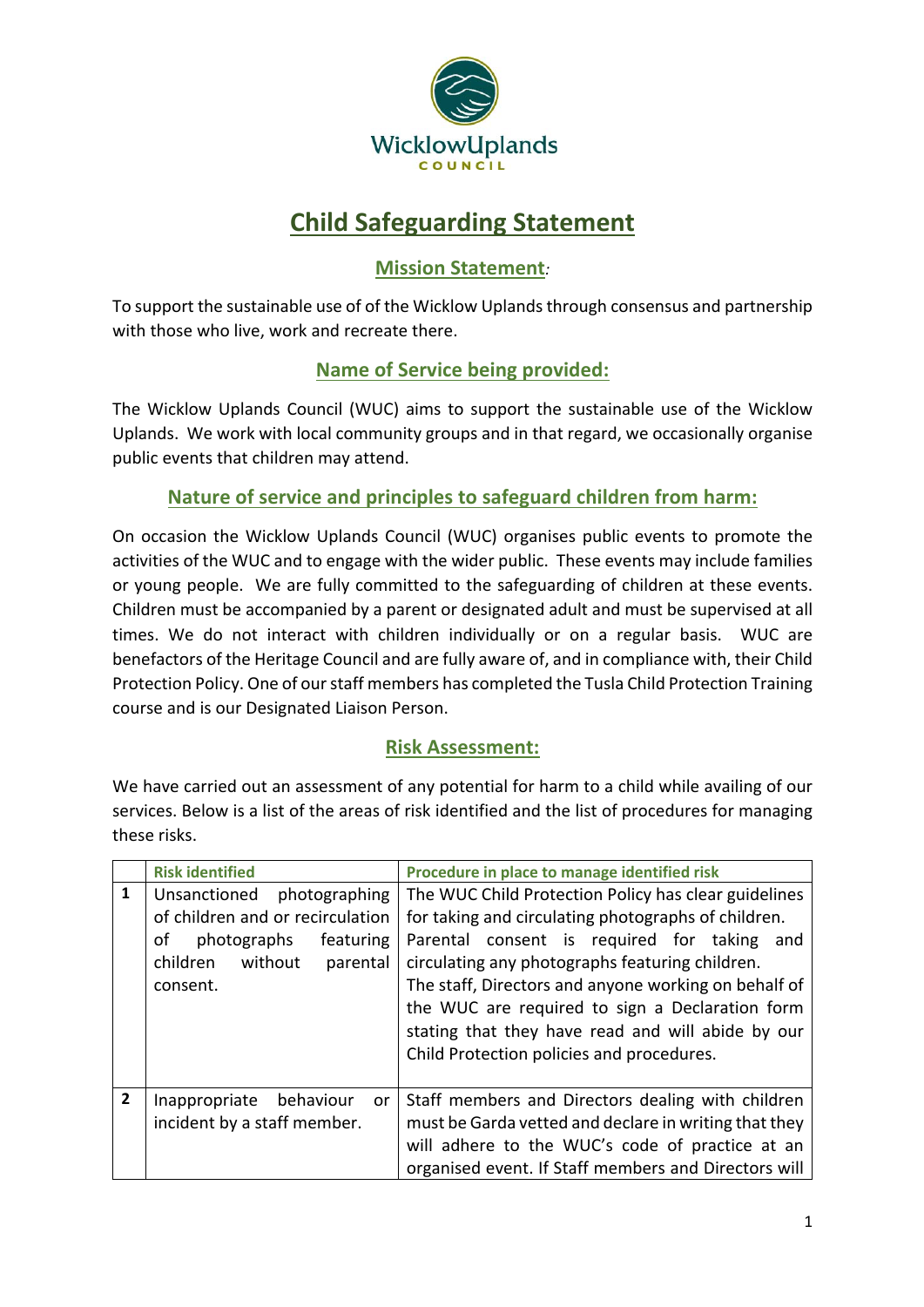|   |                                                                         | be in direct contact with children at an event, they<br>will be provided with Child Safeguarding Training.                                                                                                                                                                                                                       |
|---|-------------------------------------------------------------------------|----------------------------------------------------------------------------------------------------------------------------------------------------------------------------------------------------------------------------------------------------------------------------------------------------------------------------------|
| 3 | οf<br>Inadequate<br>supervision<br>children in the Parish Hall.         | The Roundwood Parish Hall have their own Child<br>Protection Policy.<br>The WUC offices are upstairs over the Parish Hall<br>where children attend classes with no connection to<br>the WUC office. Staff on occasion may be working<br>alone. Children are not allowed in the office without<br>a parent/primary carer/teacher. |
| 4 | of<br>Inadequate<br>supervision<br>children at WUC organised<br>events. | When booking to attend a WUC event, parents must<br>confirm that their child will be fully supervised at all<br>times by them the parent, or primary carer/teacher.<br>They must agree that a WUC Staff member or<br>Director will not be left alone at any time with their<br>child or children.                                |

### **Procedures**

Our Child Safeguarding Statement has been developed in line with requirements under the Children First Act 2015, *Children First: National Guidance for the Protection and Welfare of Children* (2017), and Tusla's *Child Safeguarding: A Guide for Policy, Procedure and Practice*. In addition to the procedures listed in our risk assessment, the following procedures support our intention to safeguard children while they are availing of our service:

- Procedure for the management of allegations of abuse or misconduct against workers /Directors/volunteers of a child availing of our service;
- Procedure for the safe recruitment and selection of workers, Directors and volunteers to work with children;
- Procedure for provision of and access to, child safeguarding training and information, including the identification of the occurrence of harm;
- Procedure for the reporting of child protection or welfare concerns to Tusla;
- Procedure for maintaining a list of the persons (if any) in the relevant service who are mandated persons;
- Procedure for appointing a relevant person.

All procedures listed are available upon request.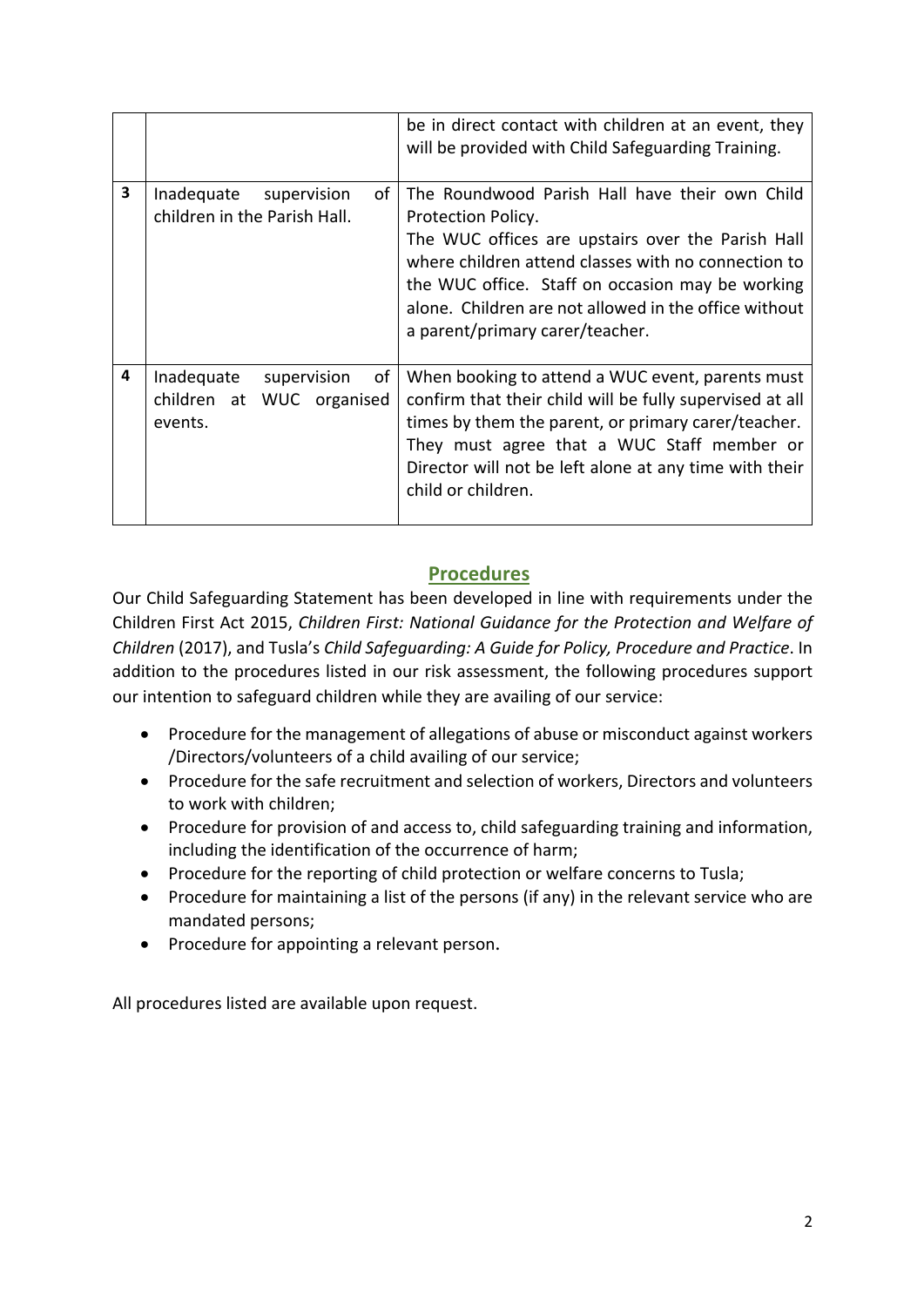#### **Implementation**

We recognise that implementation is an on-going process. Our service is committed to the implementation of this Child Safeguarding Statement and the procedures that support our intention to keep children safe from harm while availing of our service.

This Child Safeguarding Statement will be reviewed on a two yearly basis or as soon as practicable after there has been a material change in any matter to which the statement refers.

Signed: [Provider]

**Brian Dunne**, Co-Ordinator, Wicklow Uplands Council, Parish Hall, Roundwood, Co. Wicklow (01) 2818406

**For queries, please contact: Designated Liaison Person**.

**Máire Dewar**, Administration Officer, Wicklow Uplands Council, Parish Hall, Roundwood, Co. Wicklow (01) 2818406

#### **GUIDELINES FOR PHOTOGRAPHING CHILDREN**

There is some evidence that photographs of children may be used inappropriately. Therefore, the following guidelines will be observed by anyone working on behalf of the Wicklow Uplands Council.

- v Permission will be sought from primary carer/ teacher/ parent and the children if it is desired to take photographs. If the Wicklow Uplands Council wishes to use the photograph of any child for any promotional or publicity, they must first contact the parents and obtain written permission.
- Anyone working on behalf of the Wicklow Uplands Council shall not take photographs of children for any reason other than specified official reasons.
- $\cdot$  No Child appearing in any promotional photograph will be named.
- $\cdot$  Only images of children appearing in suitable dress can be considered for use.